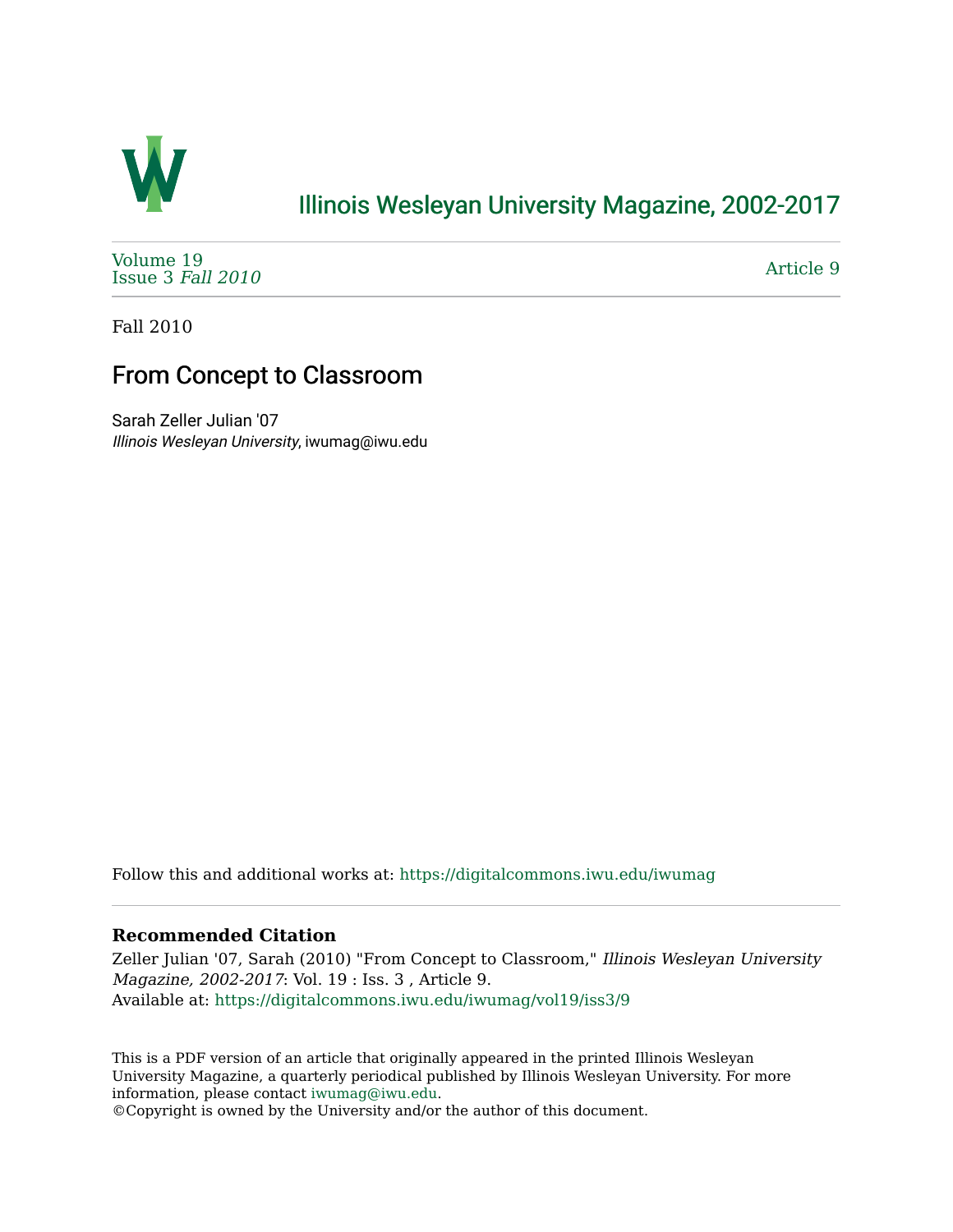# From Concept to Classroom

## **A diverse background inspires Molly Myers' decision to educate.**

### **Story by SARAH (ZELLER) JULIAN '07**



**Myers (above) says the moments she shares with her students "are my driving force."**

For Molly Myers, working with special needs children has become a passion — one she says was an easy decision from the start.

"I've always wanted to go where I'm needed most," the 2001 Illinois Wesleyan graduate says. "I've always been for the underdogs." When she finishes her second master's degree this year, Molly will return with a project to help increase other teachers' effectiveness at the New York City public school where she taught for five years.

Molly took a less-thantraditional route to becoming an

educator at New York City's P.S. X176, a school in the Bronx made up of 700 students with autism, from ages 3 to 21. Her experiences with sociology, documentaries, travel and education have inspired her post-graduate decisions.

Molly entered IWU as a 16-year-old after graduating early from her Normal, Ill., high school. At Illinois Wesleyan, she majored in sociology and says she was inspired by the anthropology lab that opened at IWU while she was a student. "That's when I really got into documentary-style sociological work," she says. Professor of Sociology Jim Sikora urged her on. "He was really influential for me as far as the path I took after IWU."

After graduation, Molly completed a semester program at the Salt Institute for Documentary Studies in Portland, Maine, where she concentrated on photography. "It totally changed my world," she says. "That's where I really learned to hone the art of storytelling, of studying people."

In 2003, she was accepted into the New York City Teaching Fellows, a program that pays for master's degrees in education for participants who teach in high-needs city schools. Inspired by family members who have worked in special education, she accepted a job teaching elementary